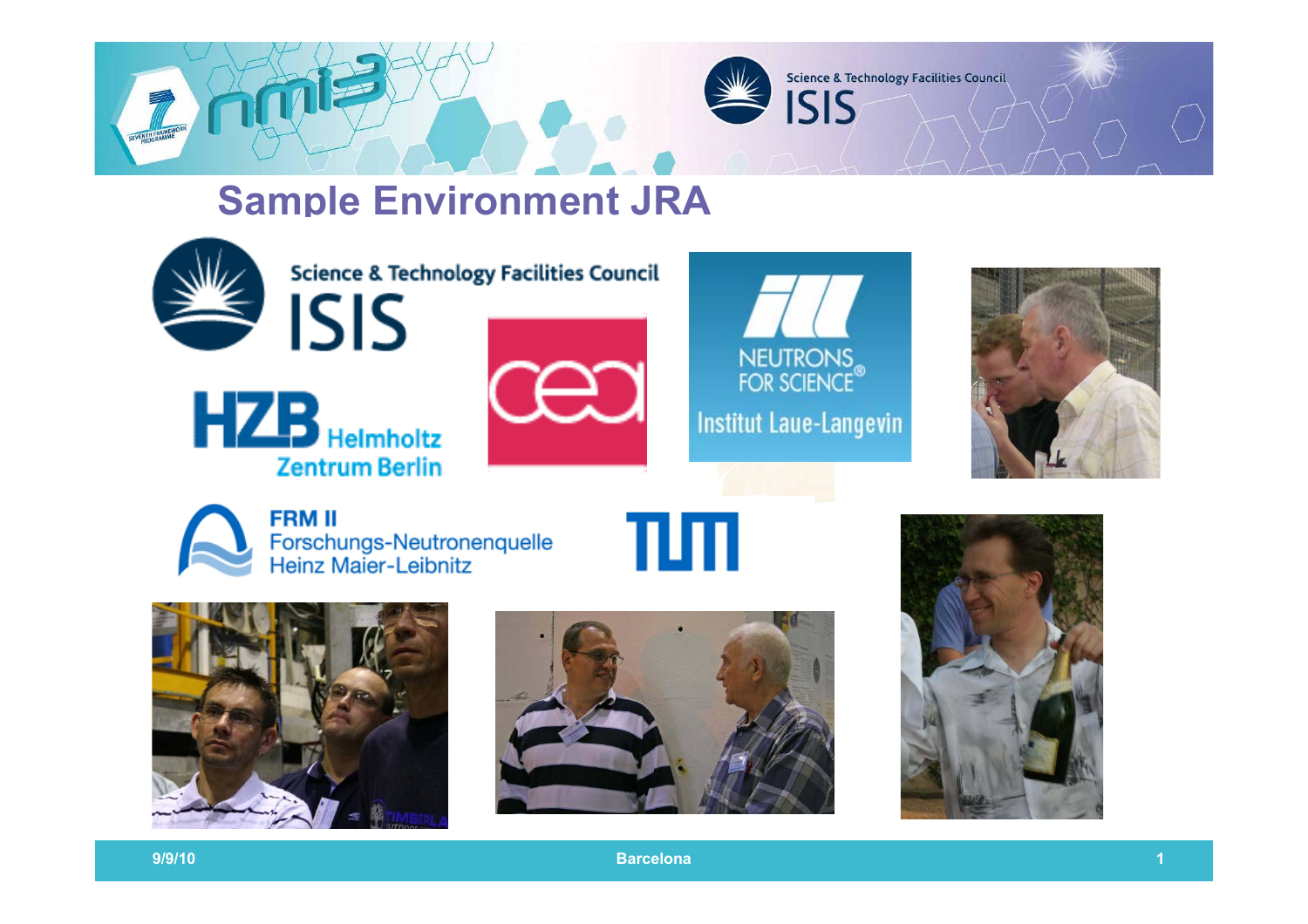

Science & Technology Facilities Council

|                 | <b>Sample Environment JRA</b> |        |                           |                     |                                                                                                                             |                                |                         |      |  |  |  |      |                 |  |  |                 |    |    |              |    |                 |    |    |
|-----------------|-------------------------------|--------|---------------------------|---------------------|-----------------------------------------------------------------------------------------------------------------------------|--------------------------------|-------------------------|------|--|--|--|------|-----------------|--|--|-----------------|----|----|--------------|----|-----------------|----|----|
|                 |                               |        |                           |                     |                                                                                                                             |                                |                         |      |  |  |  |      | Quarter<br>2011 |  |  |                 |    |    |              |    |                 |    |    |
|                 |                               |        |                           |                     |                                                                                                                             |                                |                         | 2009 |  |  |  | 2010 |                 |  |  |                 |    |    | 2012<br>.113 |    |                 |    |    |
|                 |                               |        | Activities.               | <b>New</b>          |                                                                                                                             |                                |                         |      |  |  |  |      |                 |  |  |                 |    |    |              |    |                 |    |    |
|                 |                               | Sub    | <b>Deliverables &amp;</b> | Deliverable         |                                                                                                                             |                                | <b>Official Due</b>     |      |  |  |  |      |                 |  |  |                 |    |    |              |    |                 |    |    |
| <b>WP</b>       | <b>Tasks</b>                  | tasks  | <b>Milestones</b>         | <b>Numbers</b>      | <b>Description</b><br>Management, dissemination and networking of the JRA                                                   | <b>Responsible</b>             | Date                    |      |  |  |  |      |                 |  |  | 10 <sup>1</sup> | 11 | 12 | 13           | 14 | 15 <sub>1</sub> | 16 | 17 |
| W <sub>21</sub> | 21.1                          |        |                           |                     |                                                                                                                             |                                |                         |      |  |  |  |      |                 |  |  |                 |    |    |              |    |                 |    |    |
|                 |                               | 21.1.1 | $D$ 21.1.1.1              | D21.05              | <b>Annual reports</b><br>1st periodic report (month 0-18)                                                                   | All                            | 19/10/201               |      |  |  |  |      |                 |  |  |                 |    |    |              |    |                 |    |    |
|                 |                               |        | D 21.1.1.2                | D21.14              | 2nd periodic report (month 19-36)                                                                                           | All                            | 18/04/201               |      |  |  |  |      |                 |  |  |                 |    |    |              |    |                 |    |    |
|                 |                               |        | D 21.1.1.3                | D21.23              | Final report (month 0-48)                                                                                                   | AΙ                             | 22/04/201               |      |  |  |  |      |                 |  |  |                 |    |    |              |    |                 |    |    |
|                 |                               | 21.1.2 |                           |                     | <b>JRA</b> meetings                                                                                                         |                                |                         |      |  |  |  |      |                 |  |  |                 |    |    |              |    |                 |    |    |
|                 |                               |        | D 21.1.2.1                | D21.04              | 1st JRA meeting minutes                                                                                                     | <b>STFC</b>                    | 29/12/200               |      |  |  |  |      |                 |  |  |                 |    |    |              |    |                 |    |    |
|                 |                               |        | 21.1.2.2                  | D21.13              | 2nd JRA meeting minutes                                                                                                     | <b>STFC</b>                    | 29/12/201               |      |  |  |  |      |                 |  |  |                 |    |    |              |    |                 |    |    |
|                 |                               |        | 21.1.2.3                  | D21.22              | 3rd JRA meeting minutes                                                                                                     | <b>STFC</b>                    | 29/12/201               |      |  |  |  |      |                 |  |  |                 |    |    |              |    |                 |    |    |
|                 |                               |        | 21.1.2.4                  | D21.35              | 4th JRA meeting minutes                                                                                                     | <b>STFC</b>                    | 28/12/201               |      |  |  |  |      |                 |  |  |                 |    |    |              |    |                 |    |    |
|                 |                               | 21.1.3 |                           |                     | <b>Website</b>                                                                                                              |                                |                         |      |  |  |  |      |                 |  |  |                 |    |    |              |    |                 |    |    |
|                 |                               |        | $D$ 21.1.3.1              | 21.01               | Website launched                                                                                                            | <b>STFC</b>                    | 30/03/200               |      |  |  |  |      |                 |  |  |                 |    |    |              |    |                 |    |    |
|                 | 21.2                          |        | $D$ 21.1.3.2              | D21.36              | Final results published on website<br><b>High Pressure Gas Cells</b>                                                        | All                            | 28/12/201               |      |  |  |  |      |                 |  |  |                 |    |    |              |    |                 |    |    |
|                 |                               | 21.2.1 |                           |                     | <b>Inert Gas Cells</b>                                                                                                      |                                |                         |      |  |  |  |      |                 |  |  |                 |    |    |              |    |                 |    |    |
|                 |                               |        | $D$ 21.2.1.1              | D21.02              | Report on current inert gas pressure cell technology                                                                        | <b>STFC</b>                    | 30/12/200               |      |  |  |  |      |                 |  |  |                 |    |    |              |    |                 |    |    |
|                 |                               |        | VI 21.2.1.1               | 121.2.1.1           |                                                                                                                             | <b>IB</b>                      | 30/12/200               |      |  |  |  |      |                 |  |  |                 |    |    |              |    |                 |    |    |
|                 |                               |        | 21.2.1.2                  | D21.18              | Design plan review for cells for pressures up to 8 kbar<br>Manufacture a cell for up to 8 kbar (CEA)                        | LLB.                           | 29/06/201               |      |  |  |  |      |                 |  |  |                 |    |    |              |    |                 |    |    |
|                 |                               |        | 21.2.1.3                  | 021.06              | 13-15 kbar hydraulic intensifier for cell testing: assemble                                                                 | <b>STFC</b>                    | 30/03/2010              |      |  |  |  |      |                 |  |  |                 |    |    |              |    |                 |    |    |
|                 |                               |        |                           |                     |                                                                                                                             |                                |                         |      |  |  |  |      |                 |  |  |                 |    |    |              |    |                 |    |    |
|                 |                               |        | 121.2.1.2                 | 121.2.1.2           | 10 kbar automated gas handling system specifications                                                                        | <b>STFC</b>                    | 29/09/200               |      |  |  |  |      |                 |  |  |                 |    |    |              |    |                 |    |    |
|                 |                               | 21.2.2 | 21.2.1.4                  | 21.15               | Procure 10 kbar automated gas handling system (SFTC)                                                                        | <b>STFC</b>                    | 30/03/201               |      |  |  |  |      |                 |  |  |                 |    |    |              |    |                 |    |    |
|                 |                               |        | 421.2.1.3                 | 121.2.1.3           | Design plan review for cell up to 10 kbar at 300K                                                                           | LB.                            | 29/06/201               |      |  |  |  |      |                 |  |  |                 |    |    |              |    |                 |    |    |
|                 |                               |        | 21.2.1.5                  | D21.29              | Manufacture a prototype cell up to 10 kbar (CEA)                                                                            | LLB.                           | 28/12/2012              |      |  |  |  |      |                 |  |  |                 |    |    |              |    |                 |    |    |
|                 |                               |        | D 21.2.1.6                | 021.07              | Procurement of LLB cryogenic system for pressure measurements                                                               | <b>LLB</b>                     | 30/03/2010              |      |  |  |  |      |                 |  |  |                 |    |    |              |    |                 |    |    |
|                 |                               |        | $D$ 21.2.1.7              | D <sub>21.26</sub>  | Procure 10 kbar automated gas handling systems (CEA)                                                                        | LLB.                           | 29/06/201               |      |  |  |  |      |                 |  |  |                 |    |    |              |    |                 |    |    |
|                 |                               |        | $D$ 21.2.2.1              | D21.16              | <b>Hydrogen Cells</b><br>Report on material research: H <sub>2</sub> and neutron compatibility                              | <b>STFC</b>                    | 30/03/2011              |      |  |  |  |      |                 |  |  |                 |    |    |              |    |                 |    |    |
|                 |                               |        |                           |                     |                                                                                                                             |                                |                         |      |  |  |  |      |                 |  |  |                 |    |    |              |    |                 |    |    |
|                 |                               |        | 121.2.2.1                 | 121.2.2.1<br>21.03  | Cell material and seal design review                                                                                        | <b>STFC</b>                    | 30/03/201               |      |  |  |  |      |                 |  |  |                 |    |    |              |    |                 |    |    |
|                 |                               |        | 21.2.2.2<br>21.2.2.3      | 021.12              | Commissioning of HMI 10 kbar H <sub>2</sub> handling system<br>Procurement of ISIS 8-10 kbar H <sub>2</sub> handling system | <b>HZB</b><br><b>STFC</b>      | 30/12/200<br>30/12/2010 |      |  |  |  |      |                 |  |  |                 |    |    |              |    |                 |    |    |
|                 |                               |        | 21.2.2.4                  | 021.08              | Manufacture and test prototype cell for 4 kbar and up to 700K                                                               | <b>STFC</b>                    | 30/03/2010              |      |  |  |  |      |                 |  |  |                 |    |    |              |    |                 |    |    |
|                 |                               |        | 21.2.2.5                  | 021.24              | Manufacture and test prototype cell for 6 kbar and up to 300K                                                               | <b>STFC</b>                    | 30/03/2012              |      |  |  |  |      |                 |  |  |                 |    |    |              |    |                 |    |    |
|                 |                               |        |                           |                     |                                                                                                                             |                                |                         |      |  |  |  |      |                 |  |  |                 |    |    |              |    |                 |    |    |
|                 |                               |        | 121.2.2.2                 | 121222              | Design plan review for cell for 8 kbar at 4-300K                                                                            | <b>STFC</b>                    | 29/06/201               |      |  |  |  |      |                 |  |  |                 |    |    |              |    |                 |    |    |
|                 |                               |        | 21.2.2.6<br>D 21.2.2.7    | D21.30<br>D21.31    | Manufacture and test prototype cell for 8 kbar at 4-300K<br>Review of pressure cell development and test results            | <b>STFC</b><br><b>STFC</b>     | 28/12/201<br>28/12/2012 |      |  |  |  |      |                 |  |  |                 |    |    |              |    |                 |    |    |
| W21             |                               |        |                           |                     | <b>Levitation Furnaces</b>                                                                                                  |                                |                         |      |  |  |  |      |                 |  |  |                 |    |    |              |    |                 |    |    |
|                 | 21.3                          | 21.3.1 |                           |                     | <b>Aerodynamic levitation furnace</b>                                                                                       |                                |                         |      |  |  |  |      |                 |  |  |                 |    |    |              |    |                 |    |    |
|                 |                               |        | D 21.3.1.1                | D21.09              | Furnace design and drawing                                                                                                  | 11 I                           | 30/04/2010              |      |  |  |  |      |                 |  |  |                 |    |    |              |    |                 |    |    |
|                 |                               |        | 421.3.1.1                 | 121.3.1.1           | Design review                                                                                                               | П                              | 30/04/201               |      |  |  |  |      |                 |  |  |                 |    |    |              |    |                 |    |    |
|                 |                               |        | 21.3.1.2                  | 021.19              | <b>Nozzle design study report</b>                                                                                           | ILL                            | 29/04/201               |      |  |  |  |      |                 |  |  |                 |    |    |              |    |                 |    |    |
|                 |                               |        | 21.3.1.3                  | 021.20              | Manufacture and test furnace prototype                                                                                      | ш                              | 29/07/201               |      |  |  |  |      |                 |  |  |                 |    |    |              |    |                 |    |    |
|                 |                               |        | VI 21.3.1.2               | 121.3.1.2           | Review of electrode-less technique specifications                                                                           | mт                             | 29/07/201               |      |  |  |  |      |                 |  |  |                 |    |    |              |    |                 |    |    |
|                 |                               |        | D 21.3.1.4                | D21.32              | Manufacture and test electrode-less technique                                                                               | ΙLL                            | 31/10/201               |      |  |  |  |      |                 |  |  |                 |    |    |              |    |                 |    |    |
|                 |                               | 21.3.2 |                           |                     | <b>Electrostatic levitation</b>                                                                                             |                                |                         |      |  |  |  |      |                 |  |  |                 |    |    |              |    |                 |    |    |
|                 |                               |        | VI 21.3.2.1               | A 21.3.2.1          |                                                                                                                             | FRM-II                         | 30/12/200               |      |  |  |  |      |                 |  |  |                 |    |    |              |    |                 |    |    |
|                 |                               |        | 21.3.2.1                  | D <sub>21.10</sub>  | Meeting: evaluation of design principles                                                                                    | FRM-II                         | 29/09/2010              |      |  |  |  |      |                 |  |  |                 |    |    |              |    |                 |    |    |
|                 |                               |        |                           |                     | Design review of sample position electrostatic systems/laser                                                                |                                |                         |      |  |  |  |      |                 |  |  |                 |    |    |              |    |                 |    |    |
|                 |                               |        | 421.3.2.2                 | 121.3.2.2           | Review of mechanical design                                                                                                 | FRM-II                         | 29/09/201               |      |  |  |  |      |                 |  |  |                 |    |    |              |    |                 |    |    |
|                 |                               |        | D 21.3.2.2<br>D 21.3.2.3  | D21.27              | Manufacture and test control systems                                                                                        | <b>FRM-II</b><br><b>FRM-II</b> | 28/09/201               |      |  |  |  |      |                 |  |  |                 |    |    |              |    |                 |    |    |
|                 | 21.4                          |        |                           | D21.28              | Test report on system<br><b>Gas Adsorption Systems</b>                                                                      |                                | 28/09/201               |      |  |  |  |      |                 |  |  |                 |    |    |              |    |                 |    |    |
|                 |                               | 21.4.1 |                           |                     | Remote control process system, 300 bar/200°C                                                                                |                                |                         |      |  |  |  |      |                 |  |  |                 |    |    |              |    |                 |    |    |
|                 |                               |        | D 21.4.1.1                | D21.11              | Build adsorption isotherm sample prep. p<1.5bar; T:1.5-600K                                                                 | <b>HZB</b>                     | 29/09/2010              |      |  |  |  |      |                 |  |  |                 |    |    |              |    |                 |    |    |
|                 |                               |        |                           |                     |                                                                                                                             |                                |                         |      |  |  |  |      |                 |  |  |                 |    |    |              |    |                 |    |    |
|                 |                               |        | 121.4.1.1                 | 121.4.1.1<br>D21.21 | Review of system parameters                                                                                                 | HZB.<br><b>HZB</b>             | 29/09/201<br>30/12/2011 |      |  |  |  |      |                 |  |  |                 |    |    |              |    |                 |    |    |
|                 |                               | 21.4.2 | 21.4.1.2                  |                     | Gas handling system with dynamic flow: 300 bar; up to 500K<br>Gravimetric measurement system, 300 bar/20-500K               |                                |                         |      |  |  |  |      |                 |  |  |                 |    |    |              |    |                 |    |    |
|                 |                               |        | $D$ 21.4.2.1              | D <sub>21.17</sub>  | Build magnetic suspension balance for neutron environments                                                                  | <b>HZB</b>                     | 30/03/201               |      |  |  |  |      |                 |  |  |                 |    |    |              |    |                 |    |    |
|                 |                               |        |                           |                     |                                                                                                                             |                                |                         |      |  |  |  |      |                 |  |  |                 |    |    |              |    |                 |    |    |
|                 |                               |        | A 21.4.2.1                | 121.4.2.1           | Review of system parameters<br>Addition of vapour mixing option: p<35bar; T<400K                                            | <b>HZB</b><br><b>HZB</b>       | 30/03/201               |      |  |  |  |      |                 |  |  |                 |    |    |              |    |                 |    |    |
|                 |                               |        | 21.4.2.2<br>D 21.4.2.3    | D21.25<br>D21.33    | Extension of temperature range 20-700K at low pressures                                                                     | <b>HZB</b>                     | 30/03/201<br>28/12/2012 |      |  |  |  |      |                 |  |  |                 |    |    |              |    |                 |    |    |
|                 |                               |        |                           |                     |                                                                                                                             |                                |                         |      |  |  |  |      |                 |  |  |                 |    |    |              |    |                 |    |    |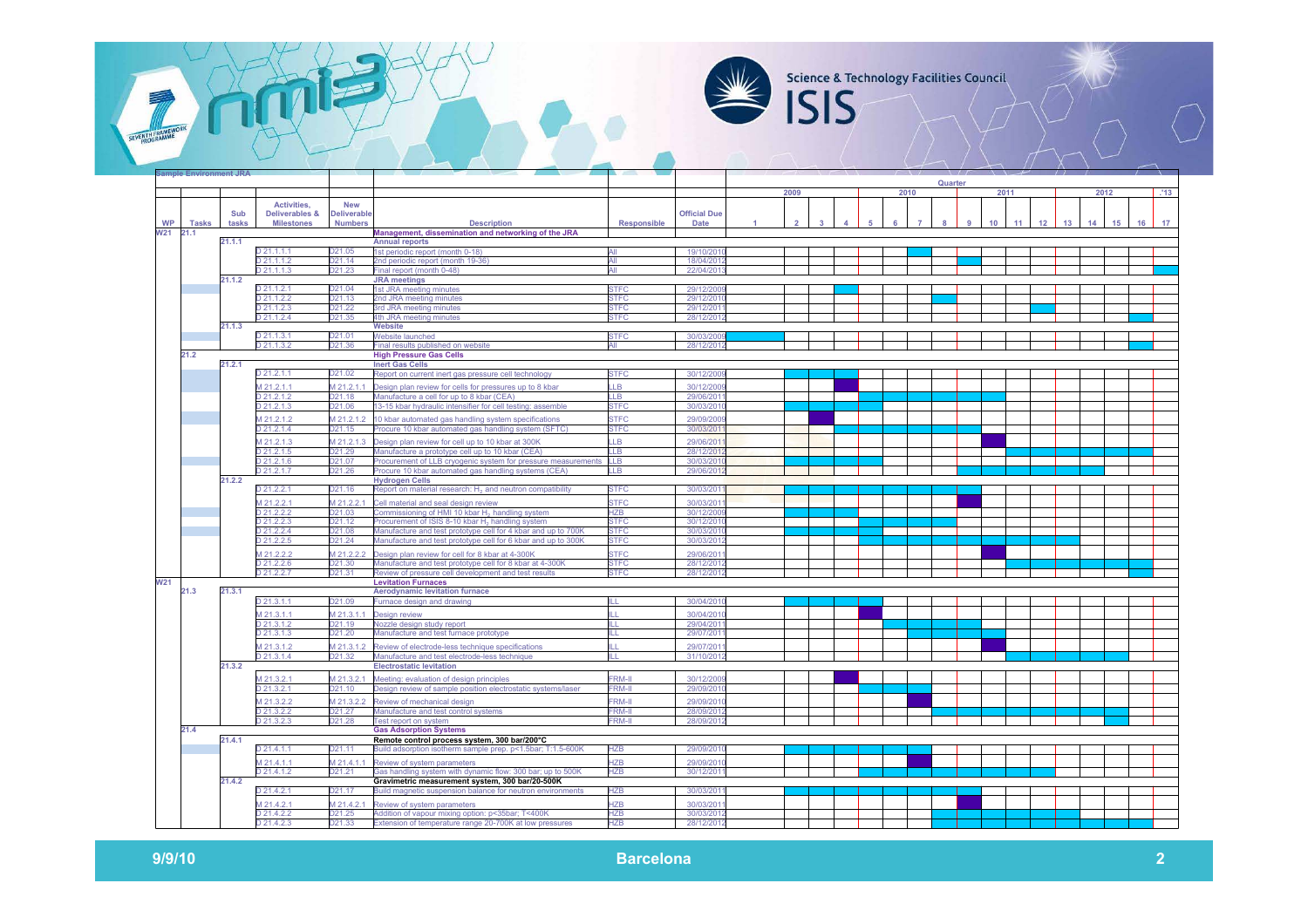





### **Work this year**

**High pressure cells for inert gases and hydrogen**

- •Report on present technology
- •Designs & manufacture of cells

 $\bullet$ Specifications of  $H_2$  intensifier for STFC and continued commissioning of HZB system •Delivery of cryogenic system for pressure systems

#### **High temperature levitating furnaces** •Work on design of levitating systems •Design of nozzles

#### **Gas absorption systems**

- •New high and low temperature samples sticks
- •Software for gas control
- •Improvements in magnetic balance system